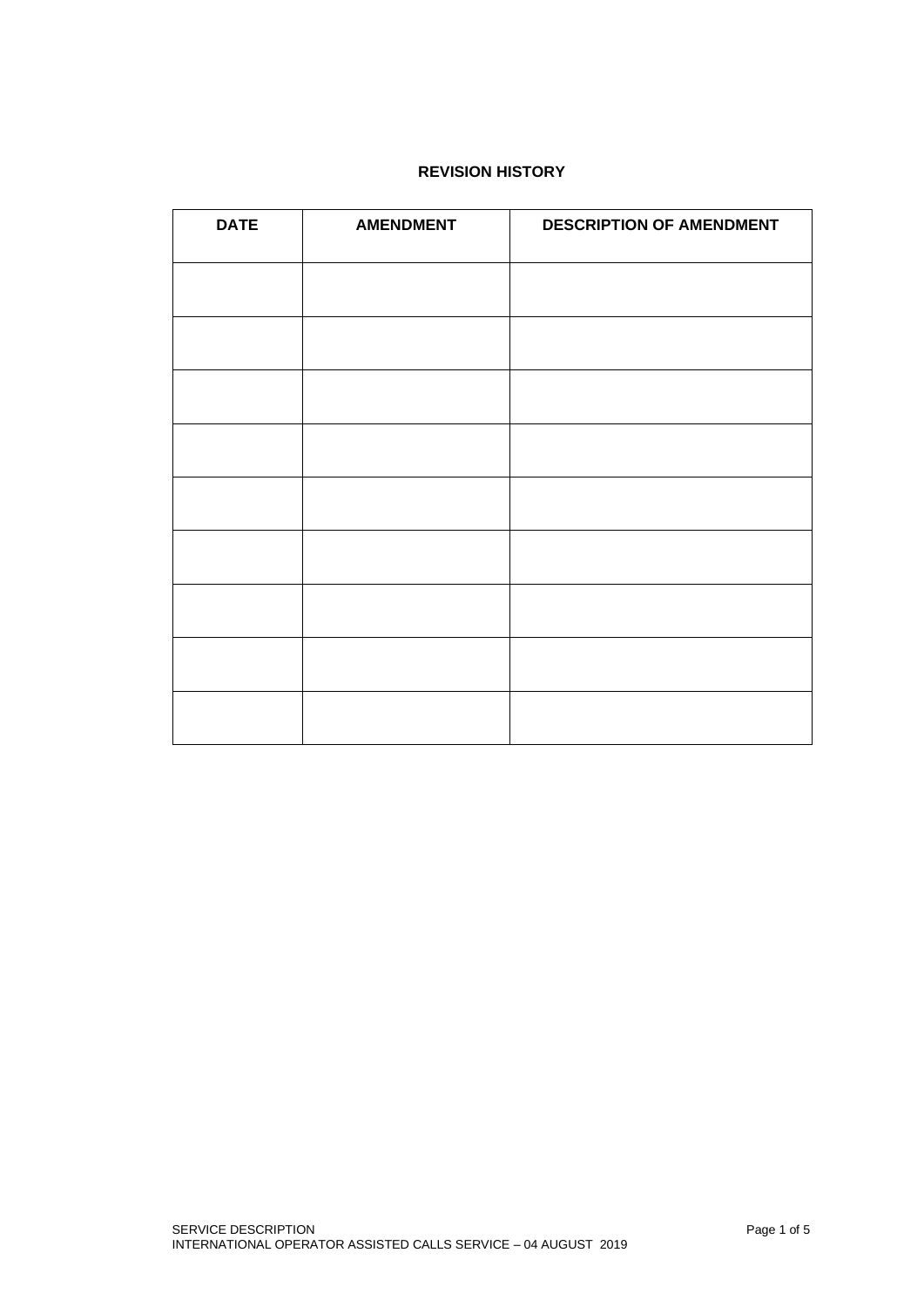## **SERVICE DESCRIPTION 3-4: INTERNATIONAL OPERATOR ASSISTED CALL SERVICE**

### **1 THE SERVICE**

The **International Operator Assisted International Call Service** is a service provided by Batelco enabling the End Users directly connected to the Access Seeker's Network to place an International Operator Assisted Call through a Batelco International Operator.

**Available to:** Public telecommunications operator with an individual NFL or MNO licence and one or more interconnection links with Batelco.

**Traffic:** Telephone Calls which originate in Bahrain only.

**Reciprocal Service:** Not required.

## **2 DEFINITIONS**

Capitalised terms not defined in this Service Description are defined in the Dictionary. Terms defined in this Service Description are specific to it.

**Access Seeker** means the Licensed operator of the PSTN or GSM Network directly connecting the Mobile Number or PSTN Number from which the International Operator Assisted Call is made.

**Called International Number** means a telephone number connected to an overseas public network to which the Batelco international network is connected to which the Calling Local Party wishes to place an International Operator Assisted Call.

**Calling Local Party** means the Access Seeker Customer who places an International Operator Assisted Call.

**International Operator Assistance** means assistance by an operator at the National Collect Call Centre to facilitate a Calling Party to complete an International Operator Assisted Call.

**International Operator Assisted Call** means a Telephone Call that is initiated by a Calling Party dialling 151 to contact the International Operator Centre and requesting connection to a Called International Number and includes a collect charge call.

**International Operator Centre** means a call centre operated by Batelco for the purpose of setting up International Operator Assisted Calls.

#### **3 TERMS**

#### **3.1 Access Provider**

Batelco is the Access Provider.

#### **3.2 Prerequisites**

Batelco shall not be obliged to supply the Outbound Operator Assisted International Call Service unless and until: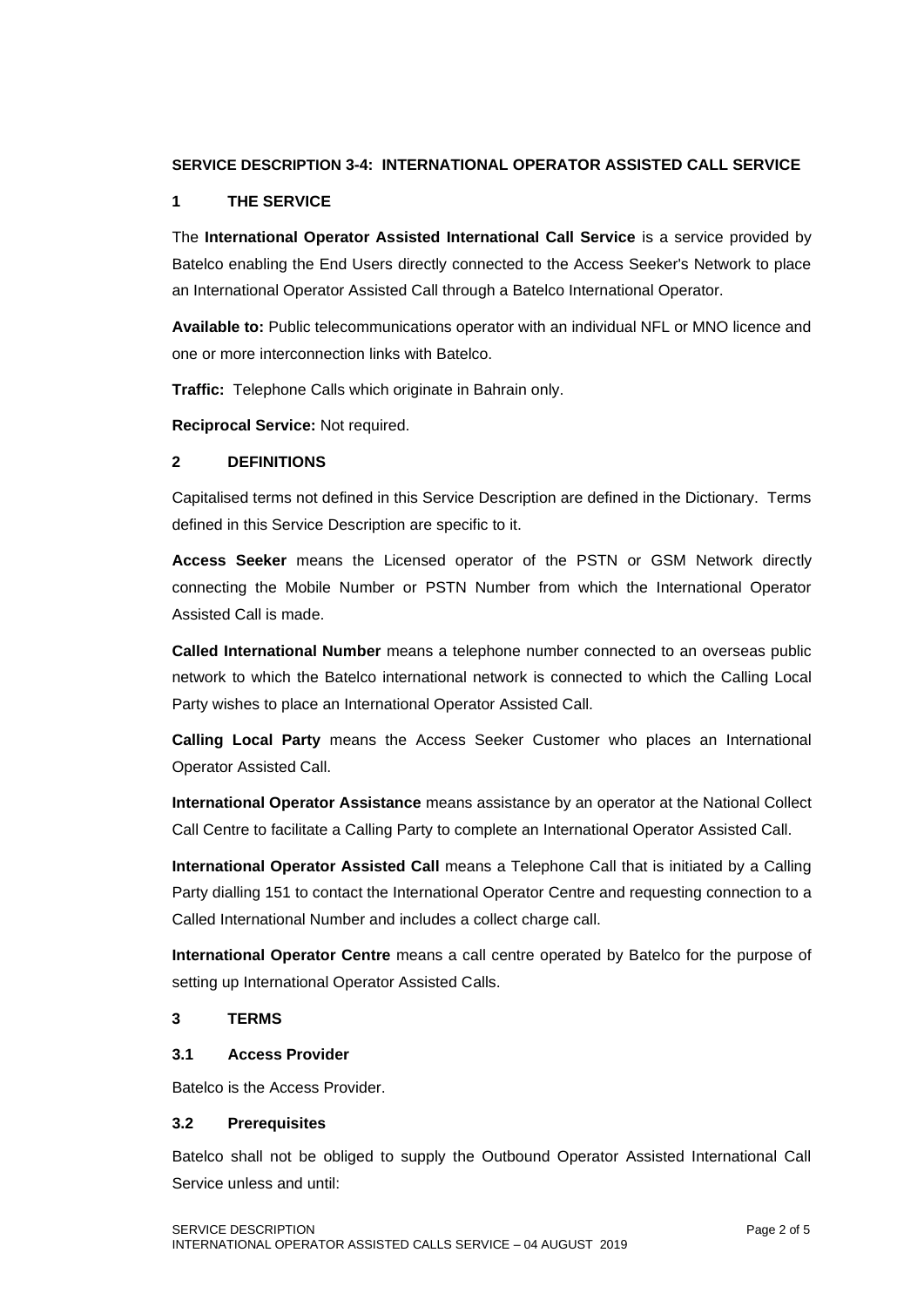- (a) either the In-Span Interconnect Link Service or the CSI Link Service is provisioned;
- (b) the parties have established a Point of Interconnection at which parties agree International Operator Assisted Calls will be handed over by the Access Seeker to Batelco;
- (c) the parties have successfully completed any pre-commissioning testing requirements of such interconnect link service set out in the Joint Working Manual; and
- (d) the Access Seeker has requested the Inbound International Collect Call Access Service.

#### **3.3 Conveyance**

Subject to the Forecasting Procedures, Batelco shall:

- (a) convey the International Operator Assisted Call from the relevant Point of Interconnection to the Batelco International Operator Centre; and
- (b) provide the International Operator Assistance to the Calling Local Party;
- (c) subject to sub-clause (d), if the Called International Party answers the call, convey the call from the International Operator Centre to the Called International Party; and
- (d) if the Calling Local Party is seeking to place a collect International Operator Assisted Call and the Called International Party accepts the call charges, convey the call from the International Operator Centre to the Called International Party.

#### **3.4 Customer Billing**

- (a) Subject to sub-clause (b), the Access Seeker shall be responsible for billing the Calling Local Party for the end-to-end International Operator Assisted Call;
- (b) Batelco shall be responsible for arranging the billing of the Called International Party if that Party agrees to accept the call charges.
- (c) Batelco will provided the Access Seeker with relevant call CDR in accordance with the timetable in Schedule 4 for the exchange of call data to enable the Access Seeker to charge the Calling Local Party

#### **3.5 Echo Control**

Echo control will be provided in accordance with the Joint Working Manual.

#### **3.6 Provision of tones and Network announcements**

(a) If an International Operator Assisted Call from a Calling Party is unsuccessful within the Access Provider's Network, the Access Provider may connect the Telephone Call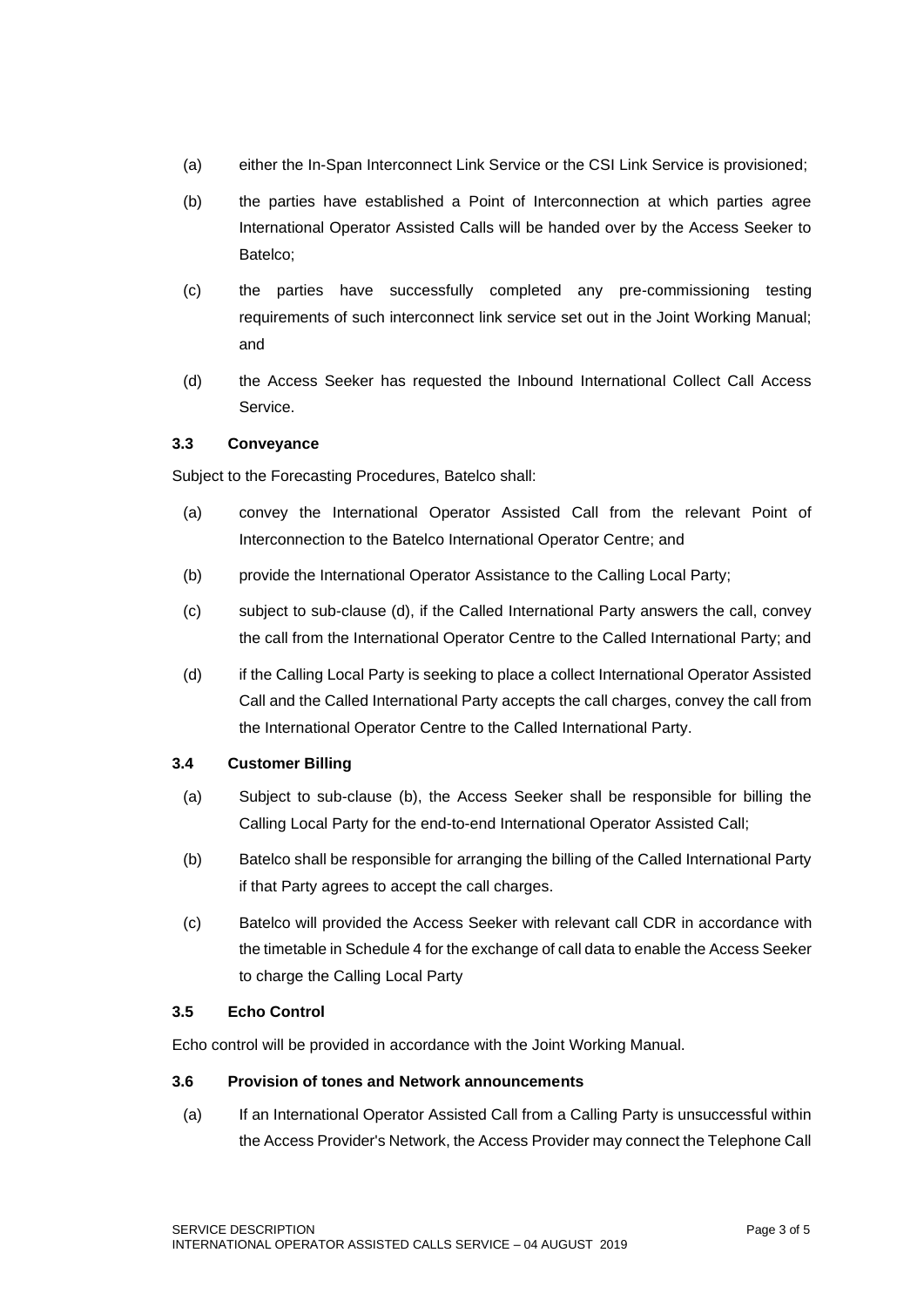to information tones or network announcements. The Access Seeker shall pay the Charge specified in Schedule 3.

(b) Details of the requirements for information tones and network announcements will be set out in the Joint Working Manual.

# **3.7 Signalling interconnection**

The transfer of signals to support the establishment, maintenance and clear down of the International Operator Assisted Calls will be via the signalling interconnection specified in the Joint Working Manual.

#### **3.8 Associated information signals**

- (a) The International Operator Assisted Calls will be handed over to the Access Provider at the relevant Point of Interconnection with information signals provided in the associated signalling system.
- (b) The format of information in the signals referred to in paragraph (a) will be in accordance with ISUP specification set out in the Joint Working Manual.

#### **3.9 Provision of CLI**

- (a) The SS7 signalling provided by the Access Seeker must include the provision of CLI information in a format which allows the Access Provider to unambiguously derive the full Mobile Number or PSTN Number of the Calling Party to the full extent that the provision of such CLI information is capable of being supported by SS7 signalling.
- (b) The Access Seeker must obtain from the Regulator any approvals or licences necessary for exchange of CLI information (none is required as at the date of first publication).

#### **3.10 Nature of Switchports**

- (a) International Operator Assisted Calls will be delivered to the Access Provider at 2.048 Mbit/s Switchports via a Point of Interconnection.
- (b) The Switchports will operate at 2.048 Mbit/s in accordance with the Joint Working Manual.

#### **3.11 Send and receive speech levels**

The send and receive levels for speech will be in accordance with the Joint Working Manual.

#### **3.12 Calling number display**

The parties will comply with the provisions relating to calling number display where set out in the Joint Working Manual.